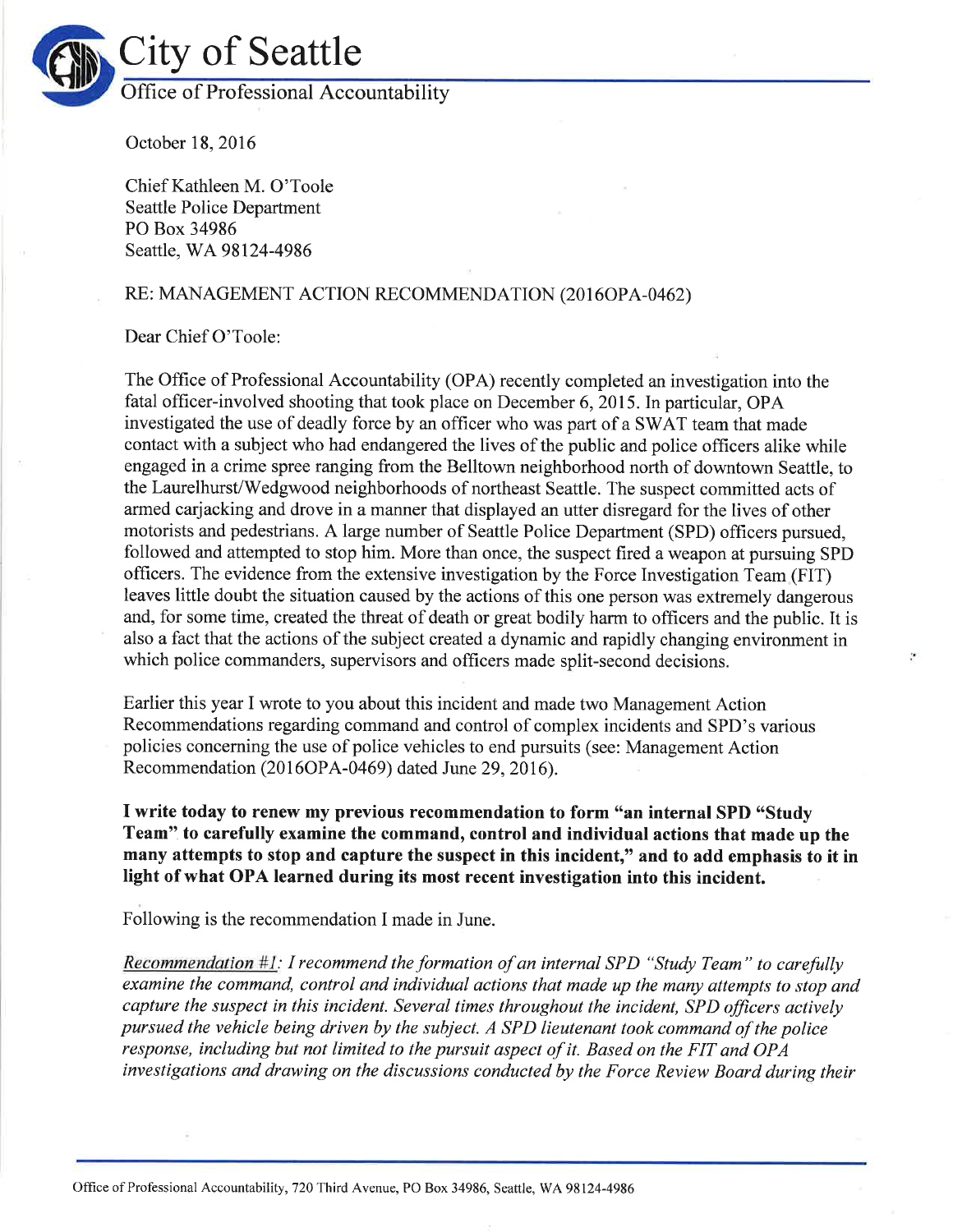deliberations, I believe the Department will gain great insight into how command and control of such events can be improved. For example, the lieutenant acting as the overall incident commander also held the role of "controlling supervisor" of the on-again/off-again pursuit of the suspect. The supervision of the pursuit itself required close attention ønd split-second, life and death decisions. It would be very easy for an incident commander in a situation such as this to become overwhelmed by the complexity of the incident and the increasing number of responsibilities required by policy and the reality of the situation. In this particular incident, the incident commander might have benefited by delegating certain responsibilities to others, a key element of the Incident Command System (ICS) used by SPD and most emergency services throughout the country<sup>1</sup>. It is my hope, should SPD decide to form such a "Study Team" and act on its insights and suggestions, the Department will be prepared in the future to exercise even better command and control over similar or worse situations (e.g., a coordinated crime spree or a Mumbai/Paris-style terrorist attack).

To objectively assess the use of deadly force by a member of the SWAT team, OPA inquired into the decisions and actions of other officers and supervisors that ultimately placed the officer faceto-face with an armed, demonstrably dangerous subject. While the officer was not responsible for the actions and decisions of others, the options available to him at the time he decided to use deadly force were directly impacted by what preceded.

The OPA investigation found that the decision to form the team and proceed to make contact with the subject inside the car was made by the team leader. The team leader was a SWAT officer, not a sergeant or command level supervisor. It is not clear whether a SWAT sergeant was on the scene before the team began to move towards the subject's vehicle and it appears neither of the two lieutenants who were there were asked for or gave explicit approval before the SWAT team began advancing on the subject's vehicle.

The purpose of the team in approaching the subject's vehicle, as understood by those interviewed by OPA, was to end the deadly threat posed by the subject. Both the officer who used deadly force and the SWAT team leader stressed to OPA their concern the subject could at any moment drive the vehicle towards officers or members of the public and/or fire his weapon from inside the car at the surrounding officers and bystanders. At that moment, the officers had no means to assess the condition of either the subject or his vehicle. When asked why the SWAT team did not wait for additional commanders, officers and equipment to arrive so as to increase the options available for resolving the situation, both officers stressed their concern the subject could at any moment begin driving and/or firing. They emphasized the large number of exposed officers and members of the public in the surrounding area.

Senior police commanders (lieutenants and above) are expected to take command of major incidents so their experience and training can be brought to bear on the problems at hand. They are expected to assess threats to officers and public safety, coordinate the actions and placement of officers and resources, and formulate plans to address the many problems presented. There

<sup>&</sup>lt;sup>1</sup> "ICS is a standardized on-scene incident management concept designed specifically to allow responders to adopt an integrated organizational structure equal to the complexity and demands of any single incident or multiple incidents without being hindered by jurisdictional boundaries." https://www.osha.gov/SLTC/etools/ics/what\_is\_ics.html